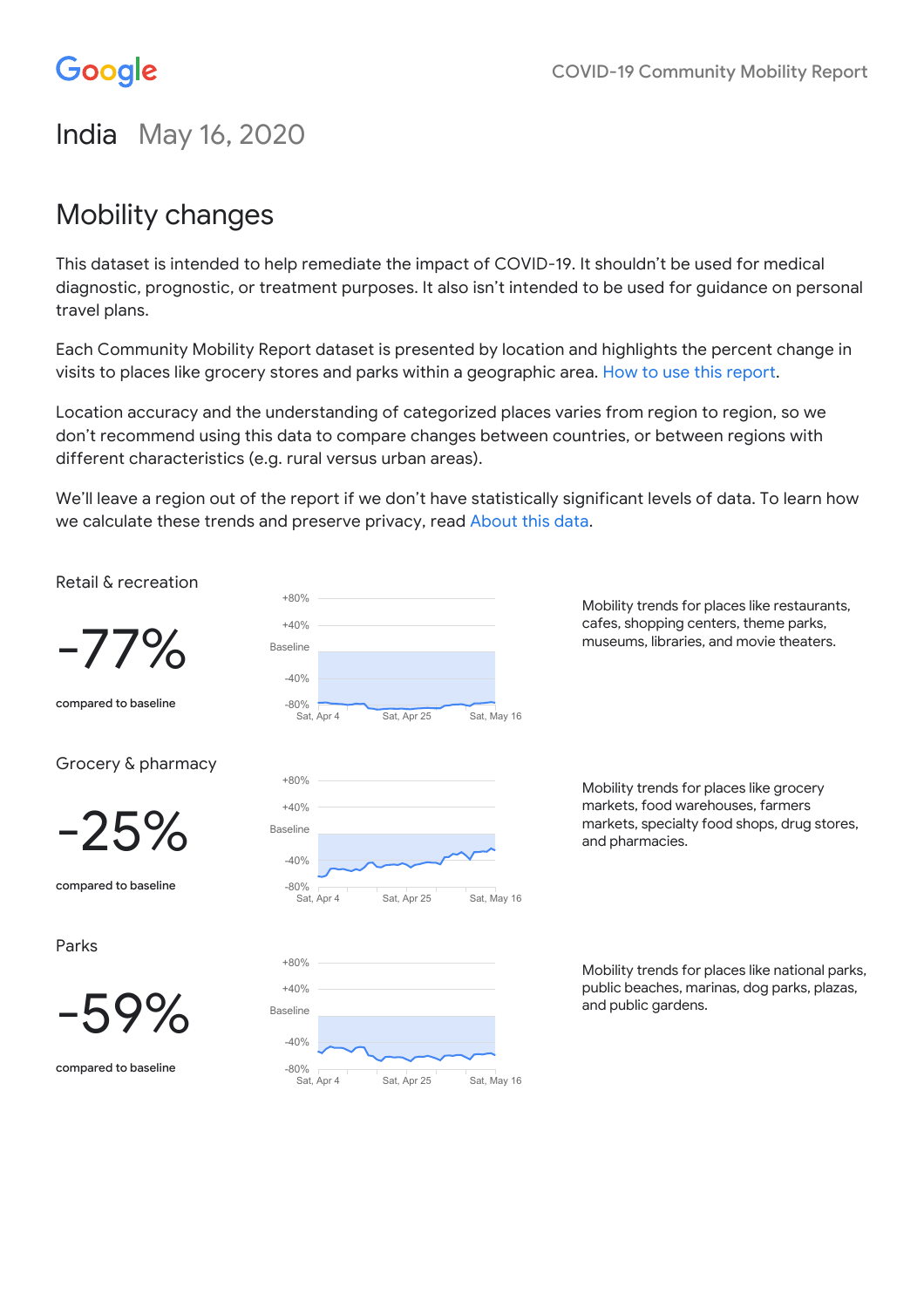### Transit stations



compared to baseline

### **Workplaces**



compared to baseline

Residential



compared to baseline



Mobility trends for places like public transport hubs such as subway, bus, and train stations.

Mobility trends for places of work.

Mobility trends for places of residence.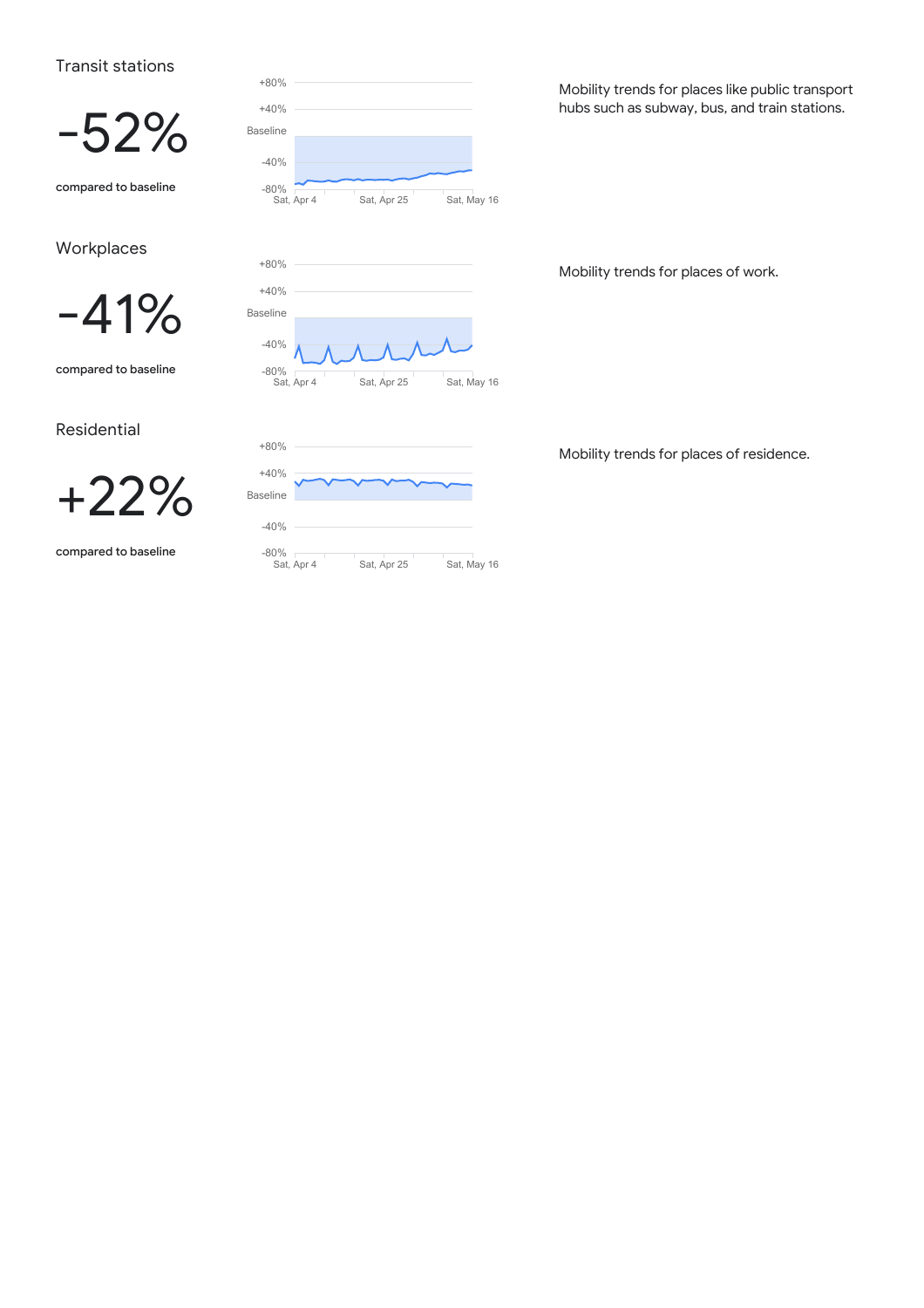### Andaman and Nicobar Islands





### Andhra Pradesh



\* Not enough data for this date: Currently, there is not enough data to provide a complete analysis of this place. Google needs a significant volume of data to generate an aggregated and anonymous view of trends.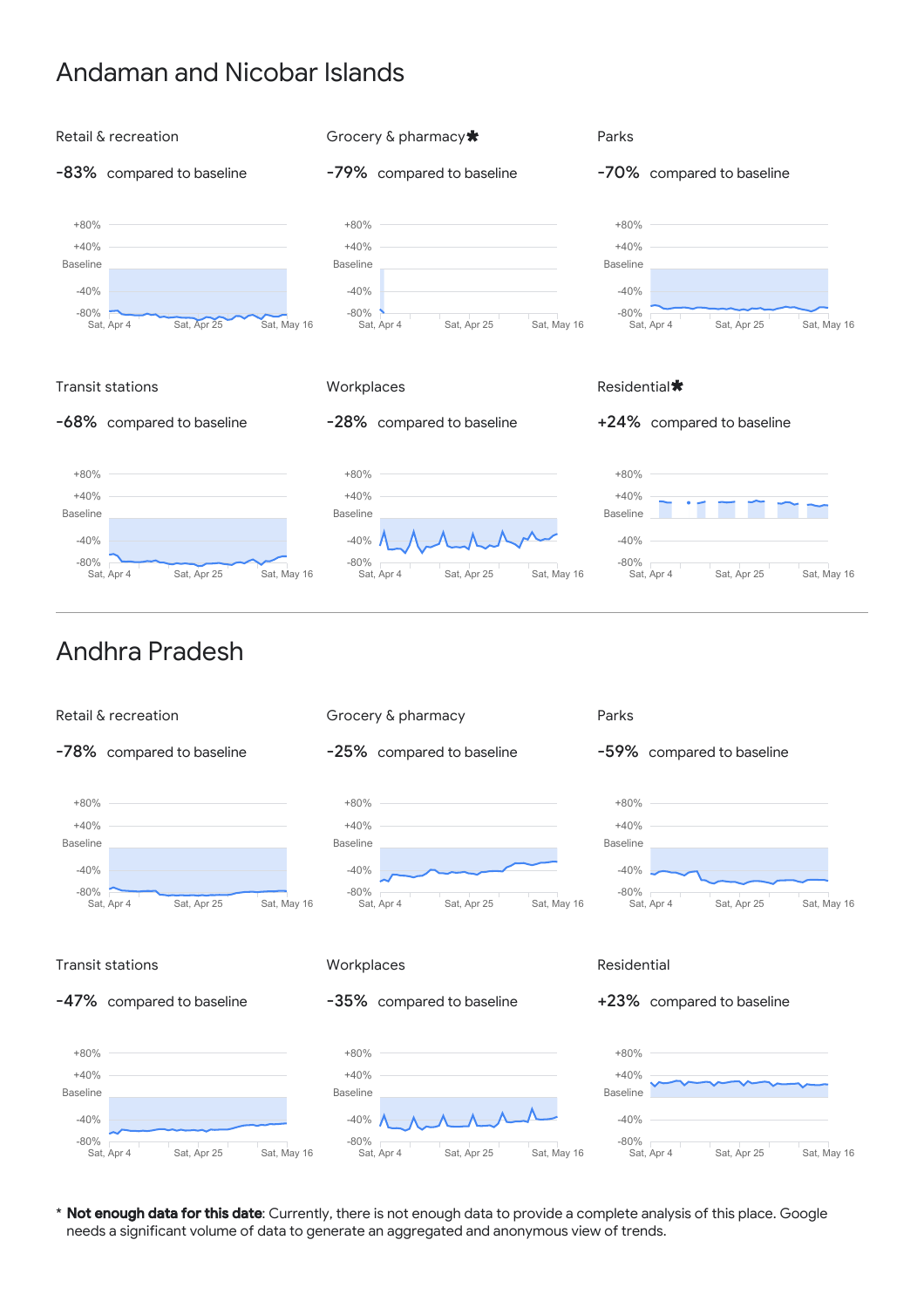### Arunachal Pradesh









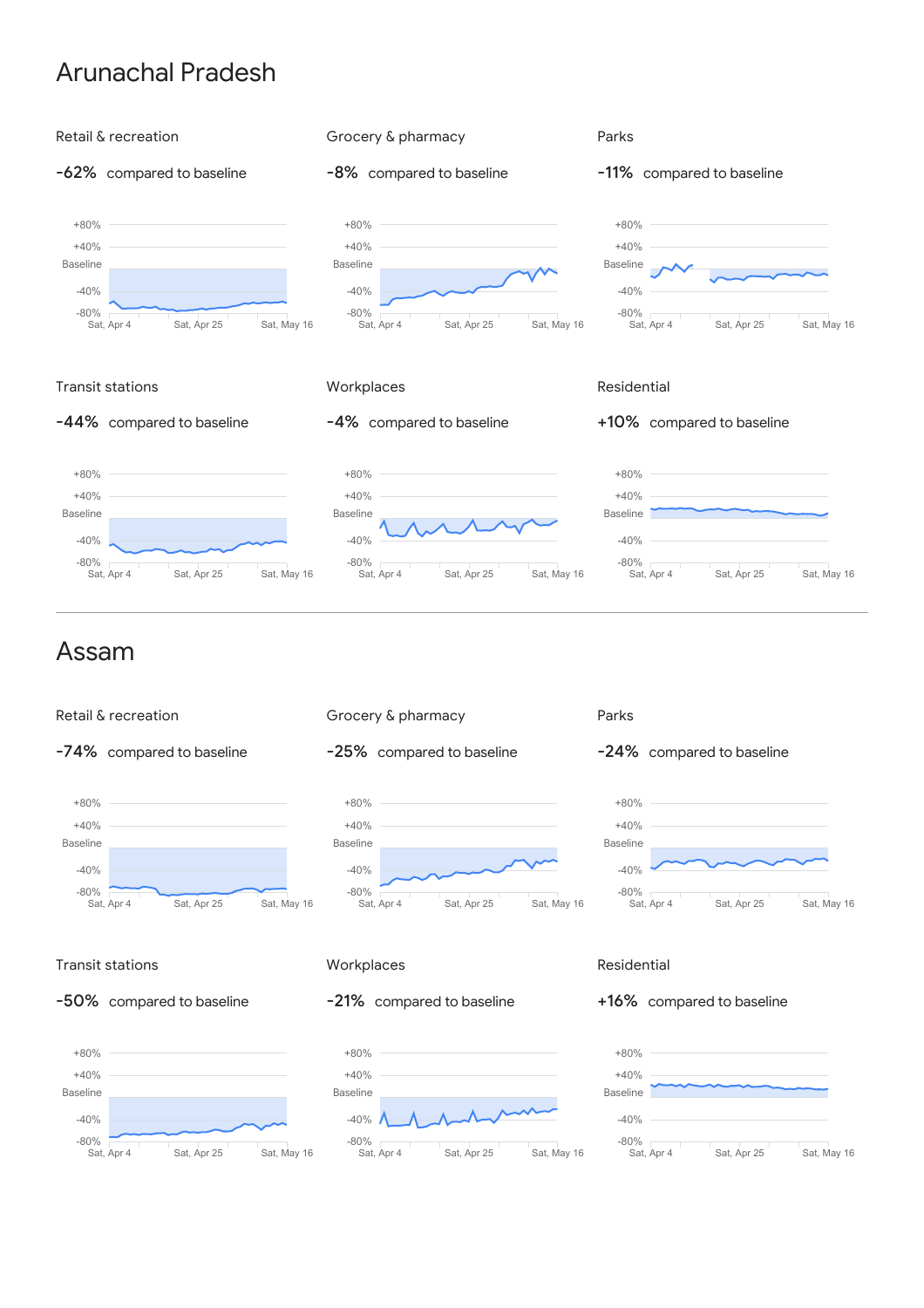# Bihar





-85% compared to baseline







#### Parks





### Transit stations





### **Workplaces**

### -53% compared to baseline



### Residential

+26% compared to baseline

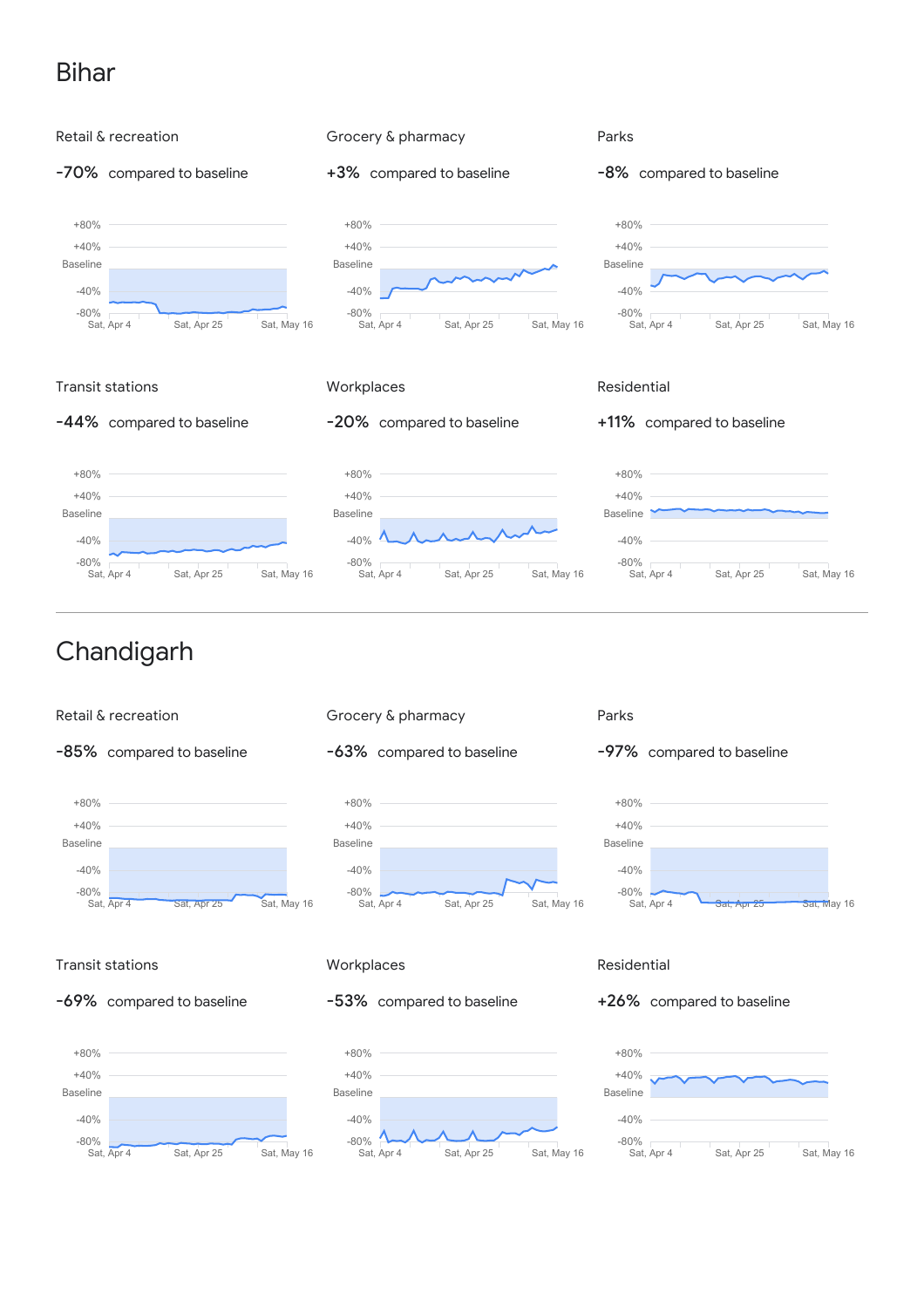# **Chhattisgarh**



### Dadra and Nagar Haveli

![](_page_5_Figure_3.jpeg)

-57% compared to baseline

![](_page_5_Figure_5.jpeg)

![](_page_5_Figure_6.jpeg)

+24% compared to baseline

![](_page_5_Figure_8.jpeg)

#### Parks

![](_page_5_Figure_10.jpeg)

![](_page_5_Figure_11.jpeg)

### Transit stations

![](_page_5_Figure_13.jpeg)

![](_page_5_Figure_14.jpeg)

### **Workplaces**

### -18% compared to baseline

![](_page_5_Figure_17.jpeg)

### Residential

+18% compared to baseline

![](_page_5_Figure_20.jpeg)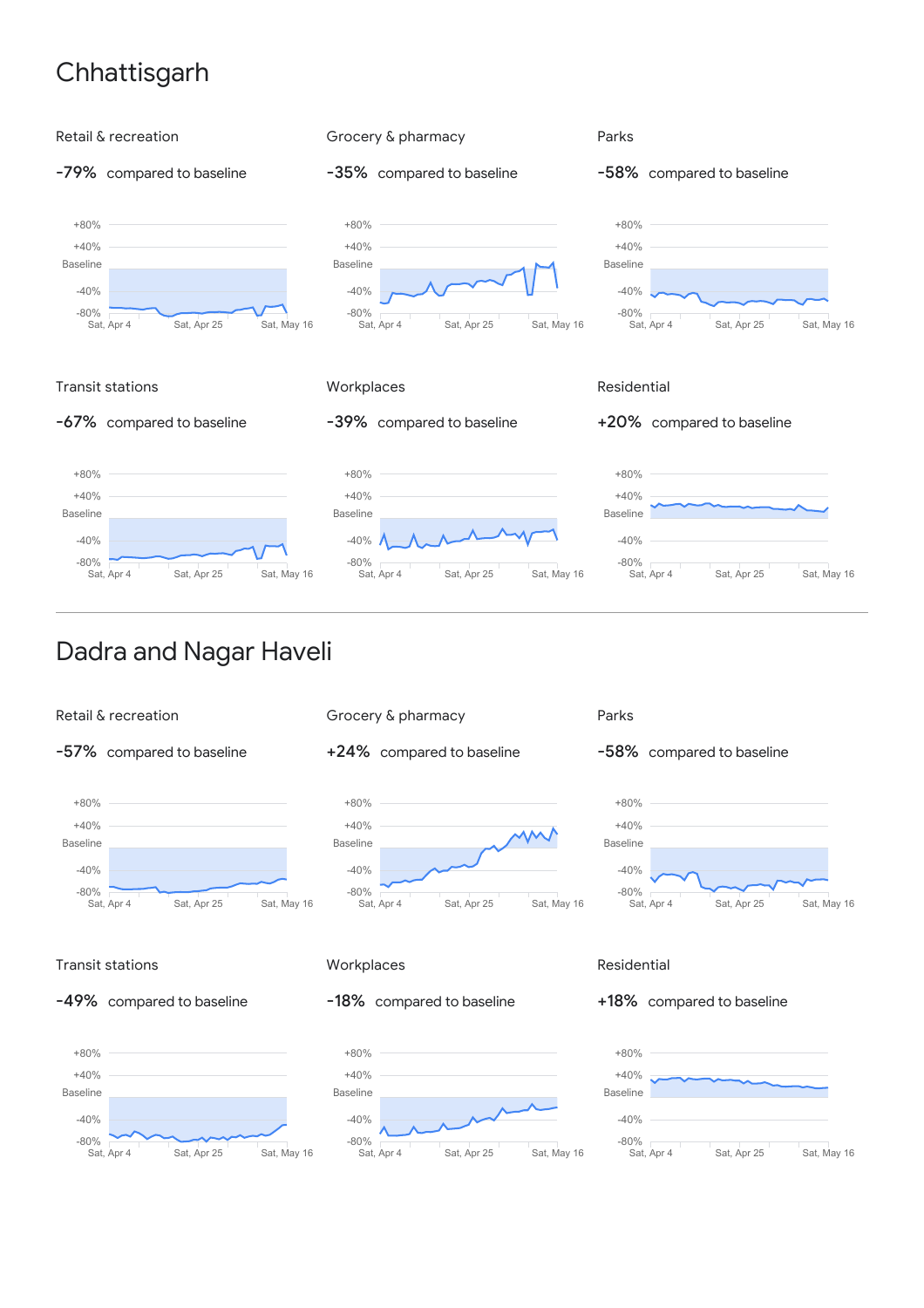### Daman and Diu

![](_page_6_Figure_1.jpeg)

![](_page_6_Figure_2.jpeg)

Sat, Apr 4 Sat, Apr 25 Sat, May 16

-52% compared to baseline

![](_page_6_Figure_4.jpeg)

![](_page_6_Figure_5.jpeg)

![](_page_6_Figure_6.jpeg)

### Transit stations

![](_page_6_Figure_8.jpeg)

![](_page_6_Figure_9.jpeg)

### **Workplaces**

### -64% compared to baseline

![](_page_6_Figure_12.jpeg)

### Residential

#### +27% compared to baseline

![](_page_6_Figure_15.jpeg)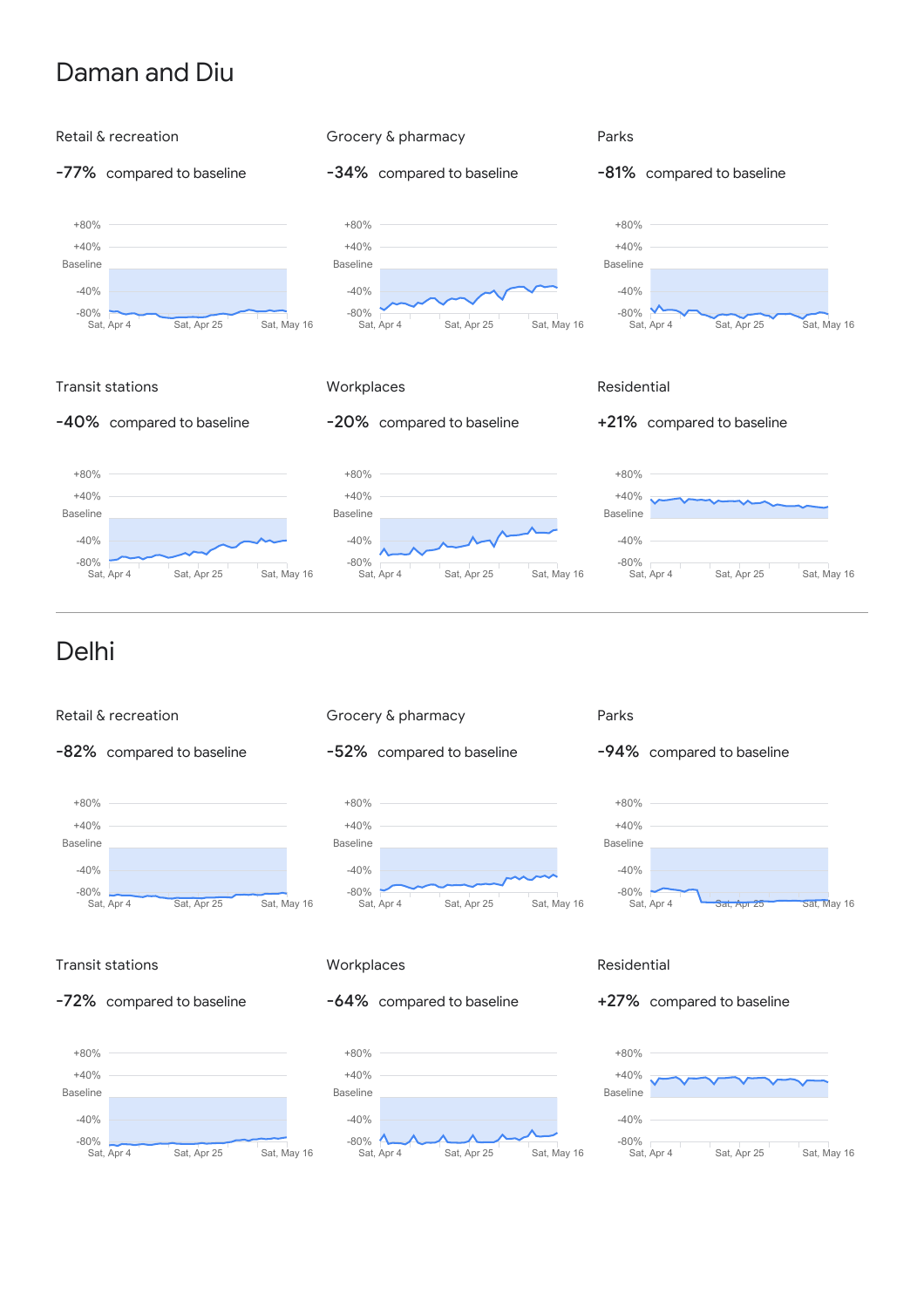### Goa

![](_page_7_Figure_1.jpeg)

![](_page_7_Figure_2.jpeg)

# Gujarat

![](_page_7_Figure_4.jpeg)

![](_page_7_Figure_5.jpeg)

![](_page_7_Figure_6.jpeg)

![](_page_7_Figure_7.jpeg)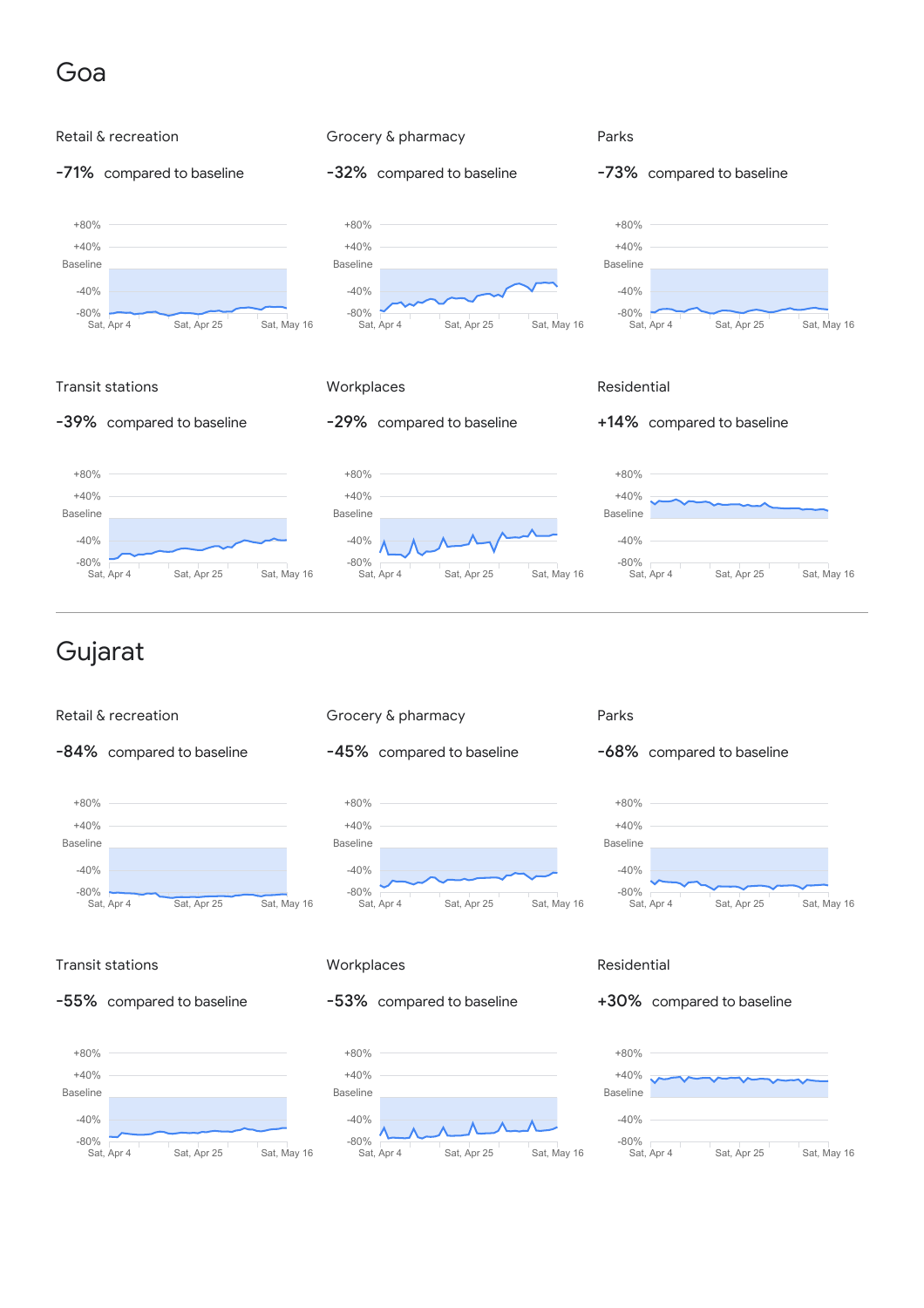# Haryana

![](_page_8_Figure_1.jpeg)

![](_page_8_Figure_2.jpeg)

![](_page_8_Figure_3.jpeg)

![](_page_8_Figure_4.jpeg)

### Transit stations

![](_page_8_Figure_6.jpeg)

![](_page_8_Figure_7.jpeg)

### **Workplaces**

### -13% compared to baseline

![](_page_8_Figure_10.jpeg)

### Residential

### +10% compared to baseline

![](_page_8_Figure_13.jpeg)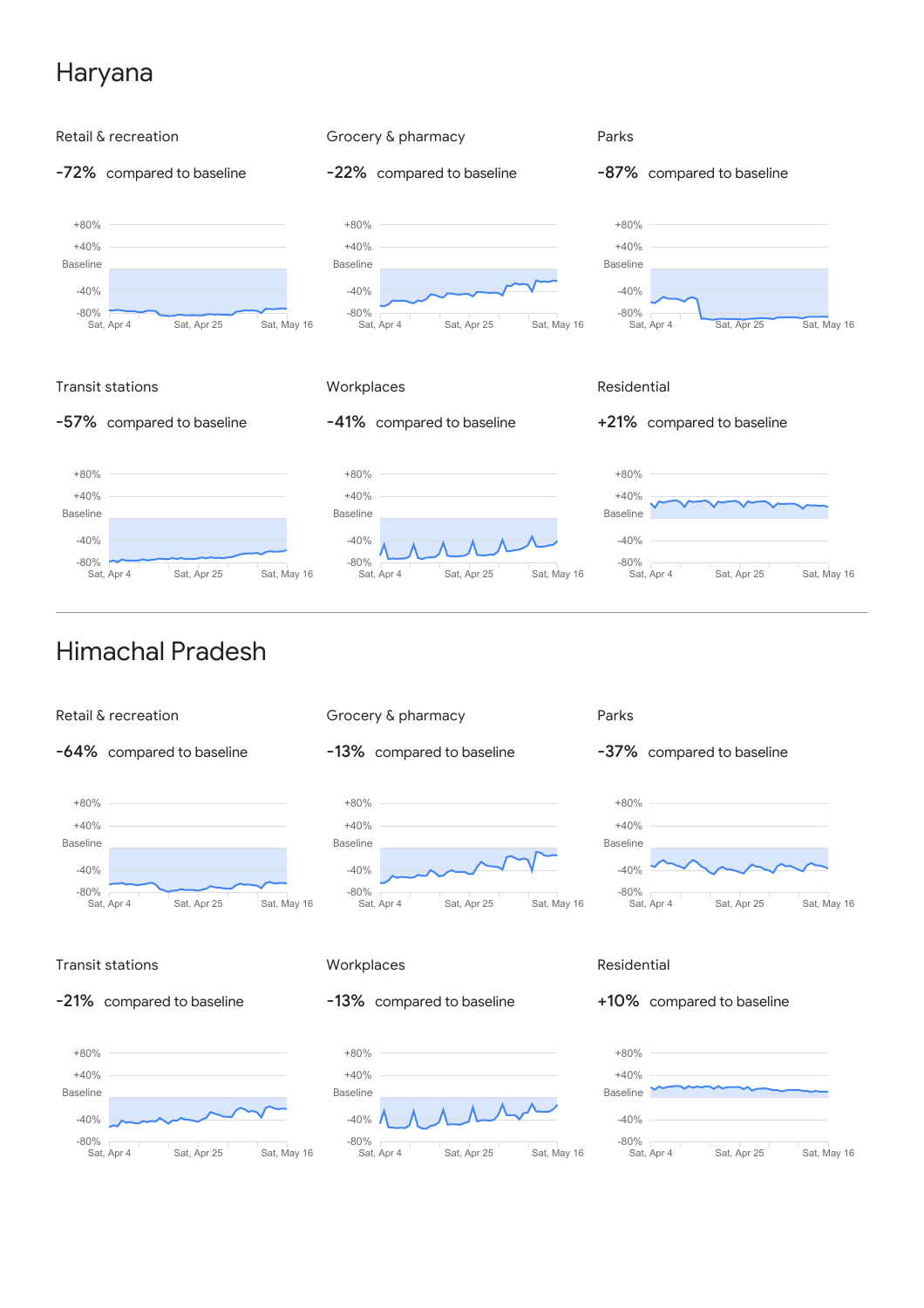### Jammu and Kashmir

### Retail & recreation

### +26% compared to baseline

![](_page_9_Figure_3.jpeg)

# +175% compared to baseline +80%

Grocery & pharmacy

![](_page_9_Figure_5.jpeg)

# Parks \*

### +296% compared to baseline

![](_page_9_Figure_9.jpeg)

### Transit stations

### +258% compared to baseline

![](_page_9_Figure_12.jpeg)

### **Workplaces**

![](_page_9_Figure_14.jpeg)

![](_page_9_Figure_16.jpeg)

### Residential

+17% compared to baseline

![](_page_9_Figure_19.jpeg)

### Jharkhand

![](_page_9_Figure_21.jpeg)

\* Not enough data for this date: Currently, there is not enough data to provide a complete analysis of this place. Google needs a significant volume of data to generate an aggregated and anonymous view of trends.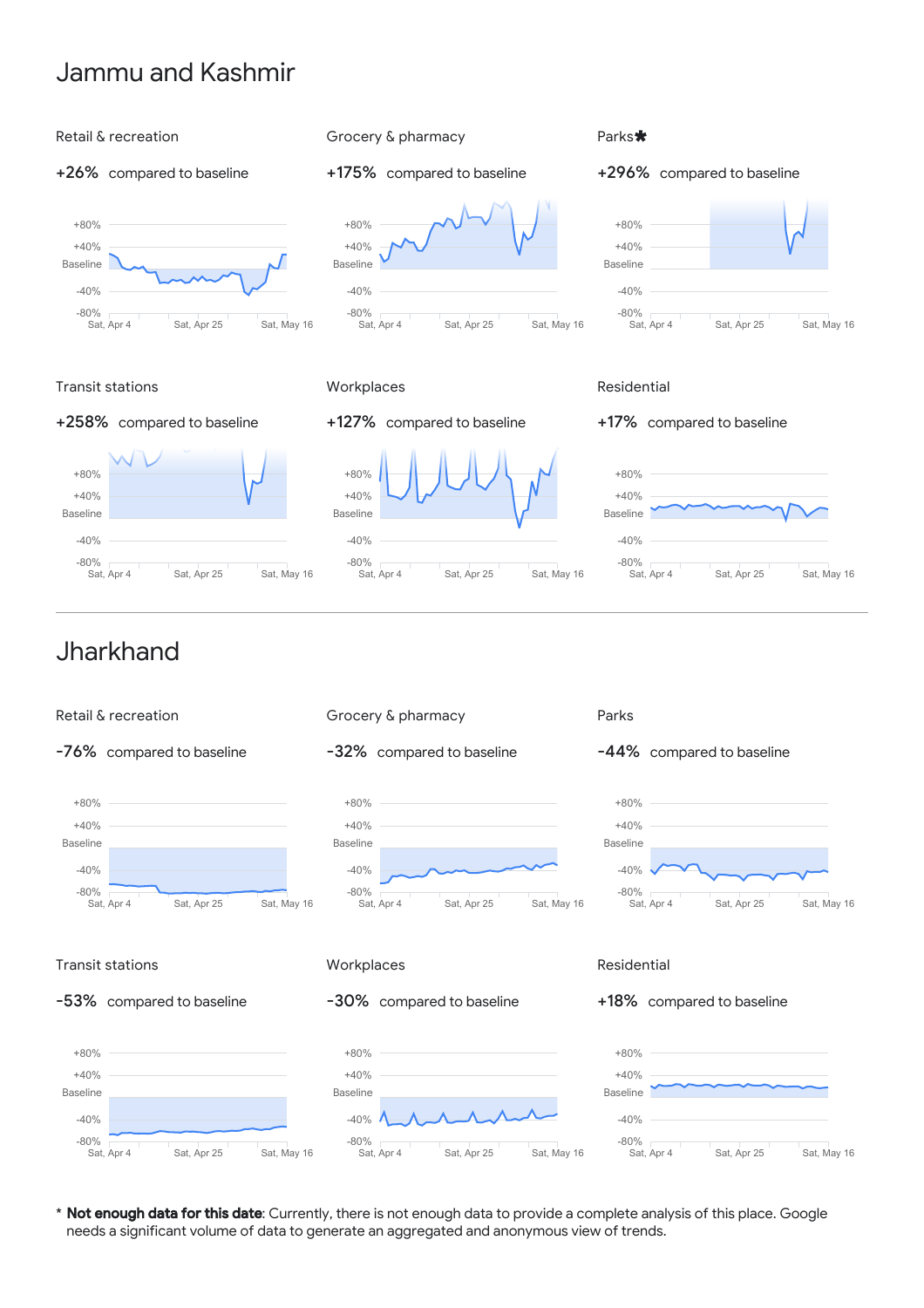# Karnataka

![](_page_10_Figure_1.jpeg)

![](_page_10_Figure_2.jpeg)

![](_page_10_Figure_3.jpeg)

![](_page_10_Figure_4.jpeg)

![](_page_10_Figure_5.jpeg)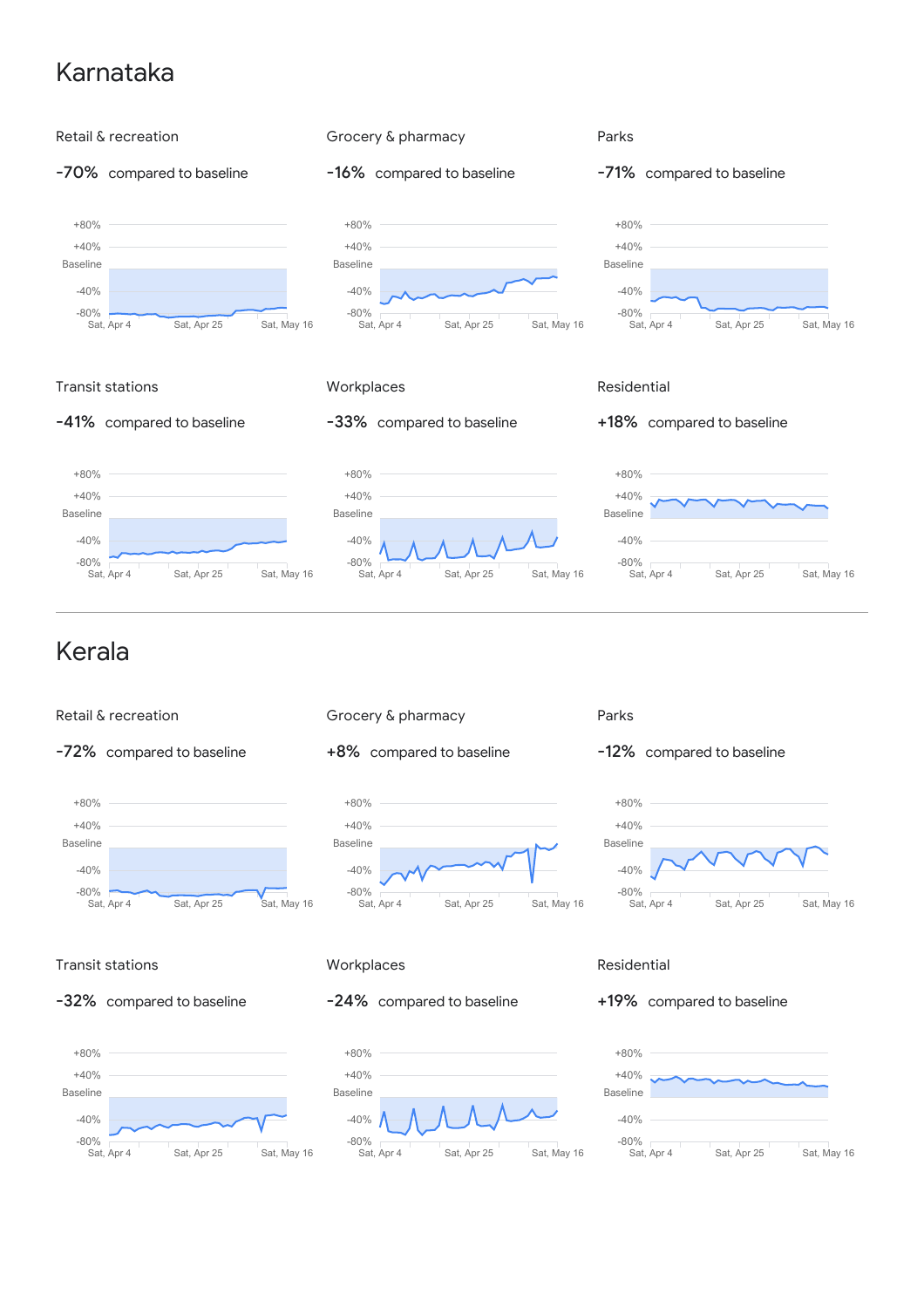### Lakshadweep

![](_page_11_Figure_1.jpeg)

## Transit stations **\*** Workplaces

### Residential $\bigstar$

![](_page_11_Figure_5.jpeg)

### Madhya Pradesh

![](_page_11_Figure_7.jpeg)

\* Not enough data for this date: Currently, there is not enough data to provide a complete analysis of this place. Google needs a significant volume of data to generate an aggregated and anonymous view of trends.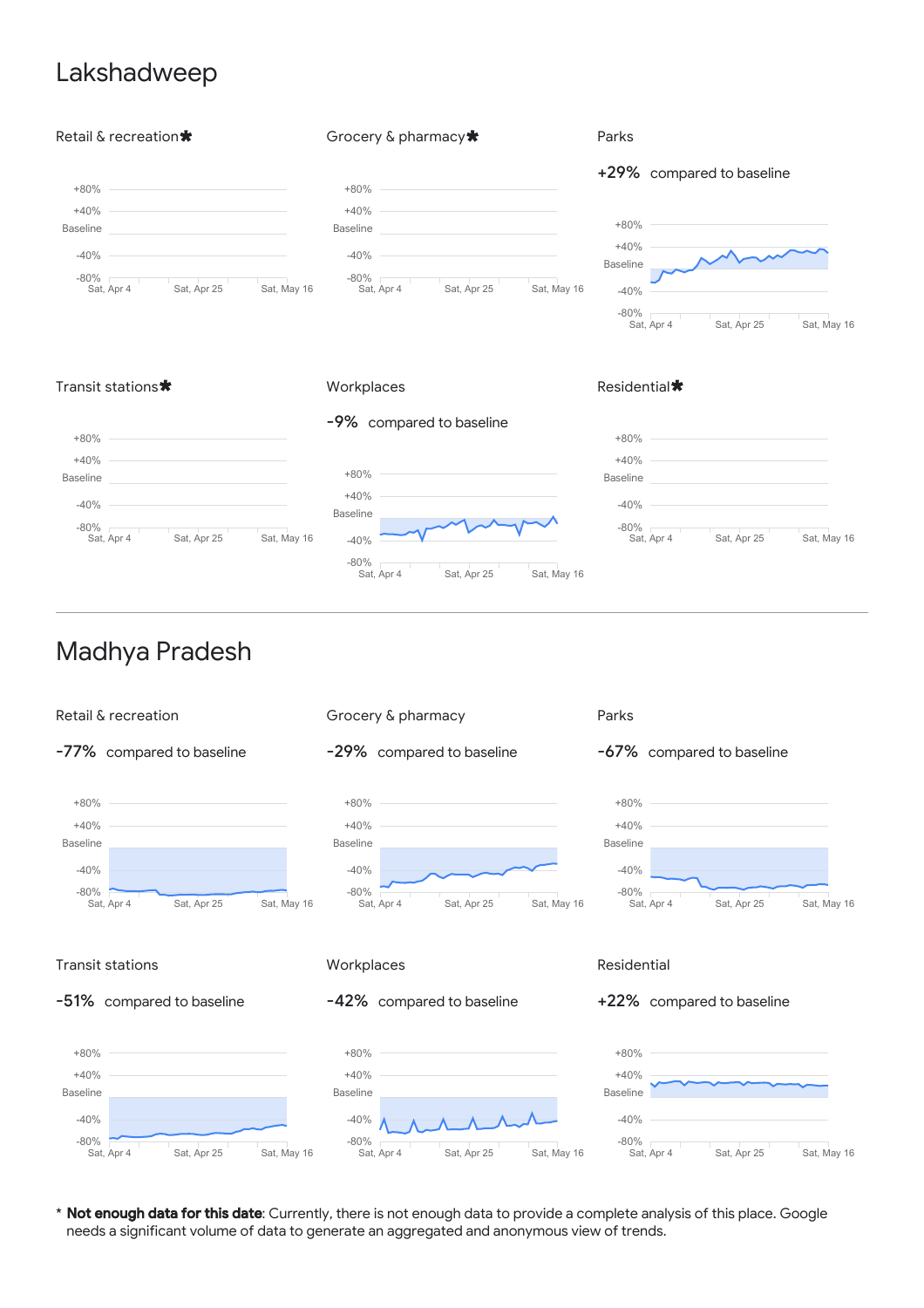### Maharashtra

![](_page_12_Figure_1.jpeg)

-75% compared to baseline

![](_page_12_Figure_3.jpeg)

-17% compared to baseline

![](_page_12_Figure_5.jpeg)

-13% compared to baseline

![](_page_12_Figure_7.jpeg)

### Transit stations

![](_page_12_Figure_9.jpeg)

![](_page_12_Figure_10.jpeg)

#### **Workplaces**

### -24% compared to baseline

![](_page_12_Figure_13.jpeg)

### Residential

### +11% compared to baseline

![](_page_12_Figure_16.jpeg)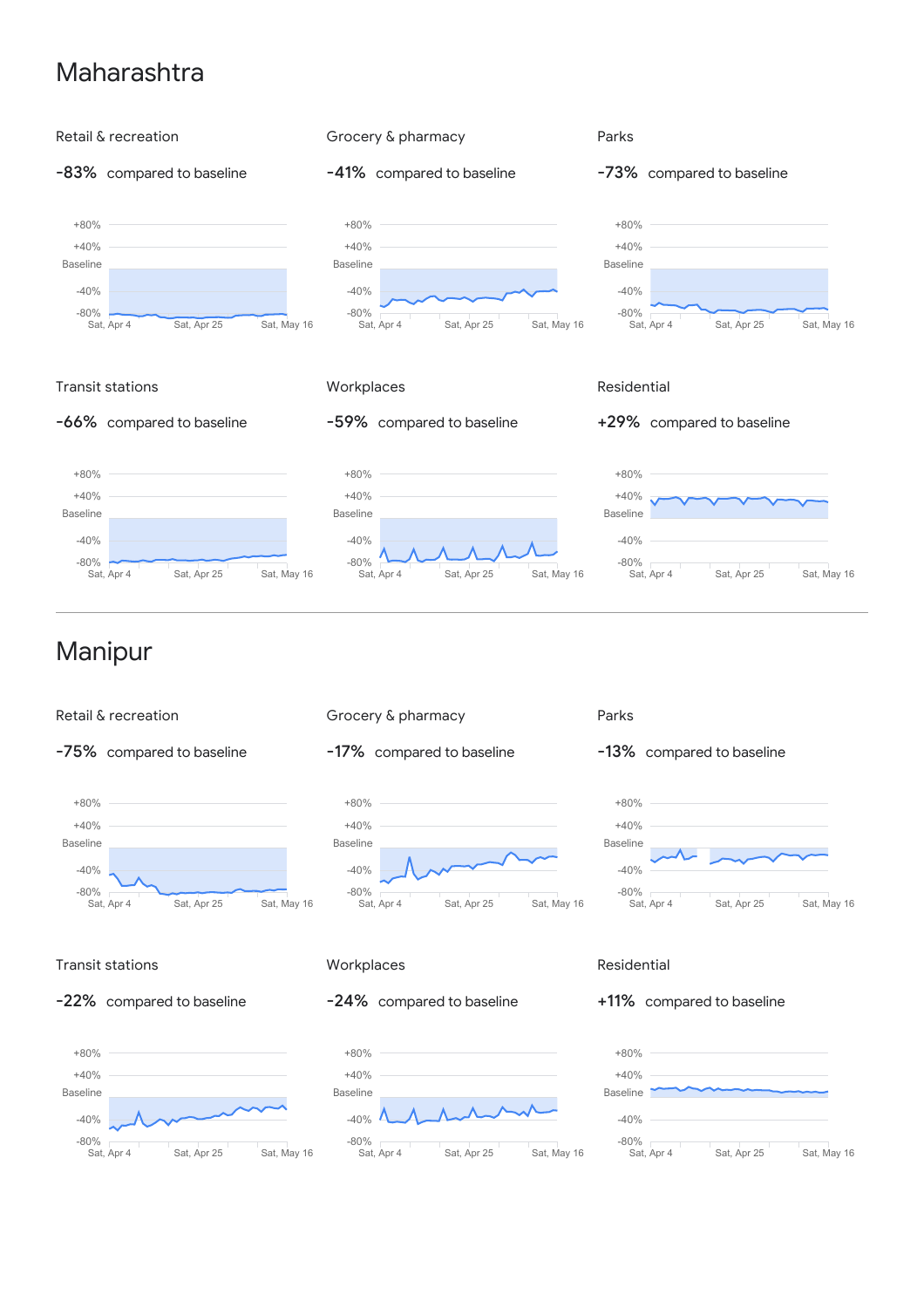# Meghalaya

![](_page_13_Figure_1.jpeg)

![](_page_13_Figure_2.jpeg)

![](_page_13_Figure_3.jpeg)

![](_page_13_Figure_4.jpeg)

![](_page_13_Figure_5.jpeg)

![](_page_13_Figure_6.jpeg)

#### Parks

![](_page_13_Figure_8.jpeg)

![](_page_13_Figure_9.jpeg)

### Transit stations

+15% compared to baseline

![](_page_13_Figure_12.jpeg)

### **Workplaces**

### -13% compared to baseline

![](_page_13_Figure_15.jpeg)

### Residential

#### +5% compared to baseline

![](_page_13_Figure_18.jpeg)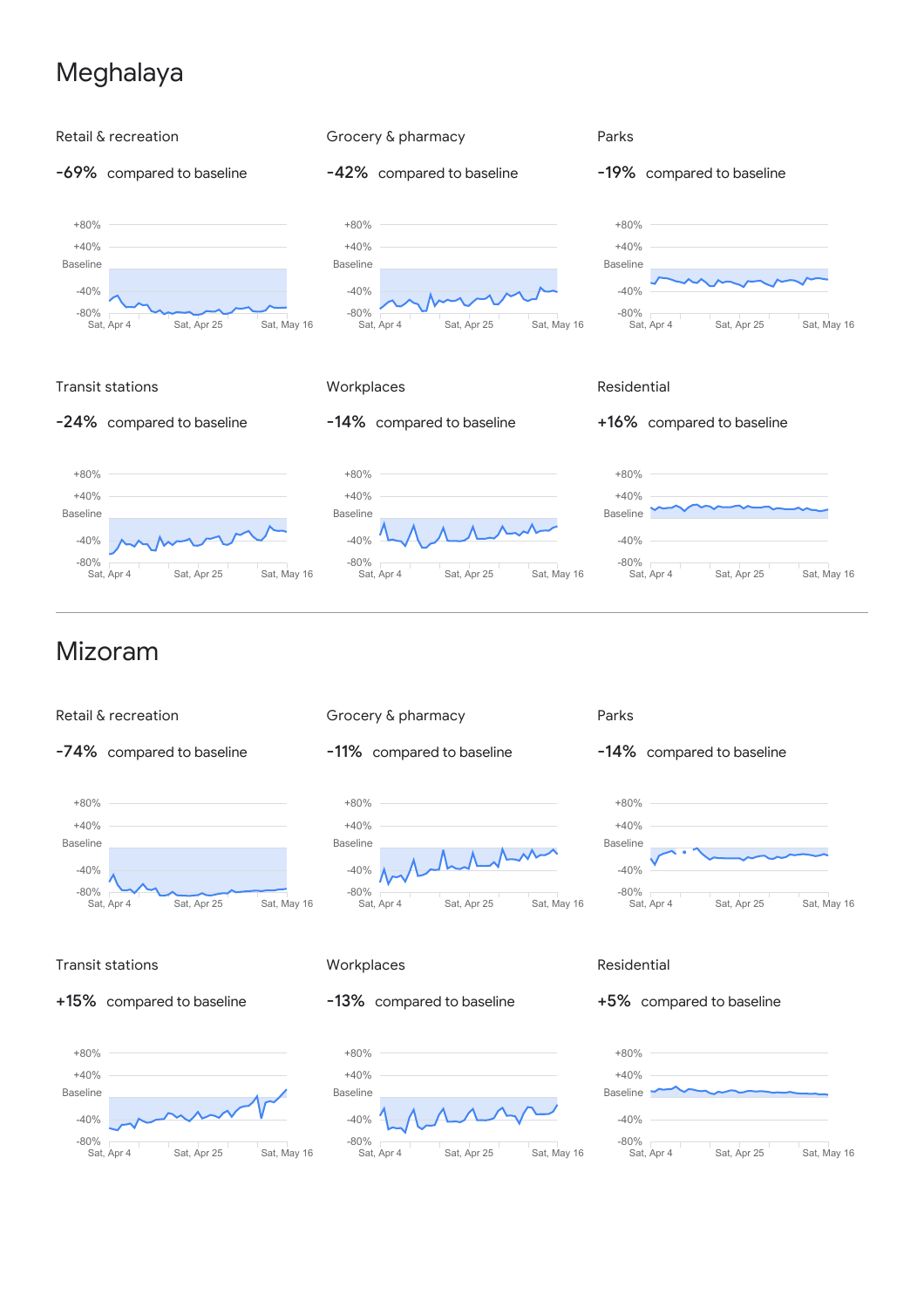# Nagaland

![](_page_14_Figure_1.jpeg)

![](_page_14_Figure_2.jpeg)

![](_page_14_Figure_3.jpeg)

![](_page_14_Figure_4.jpeg)

![](_page_14_Figure_5.jpeg)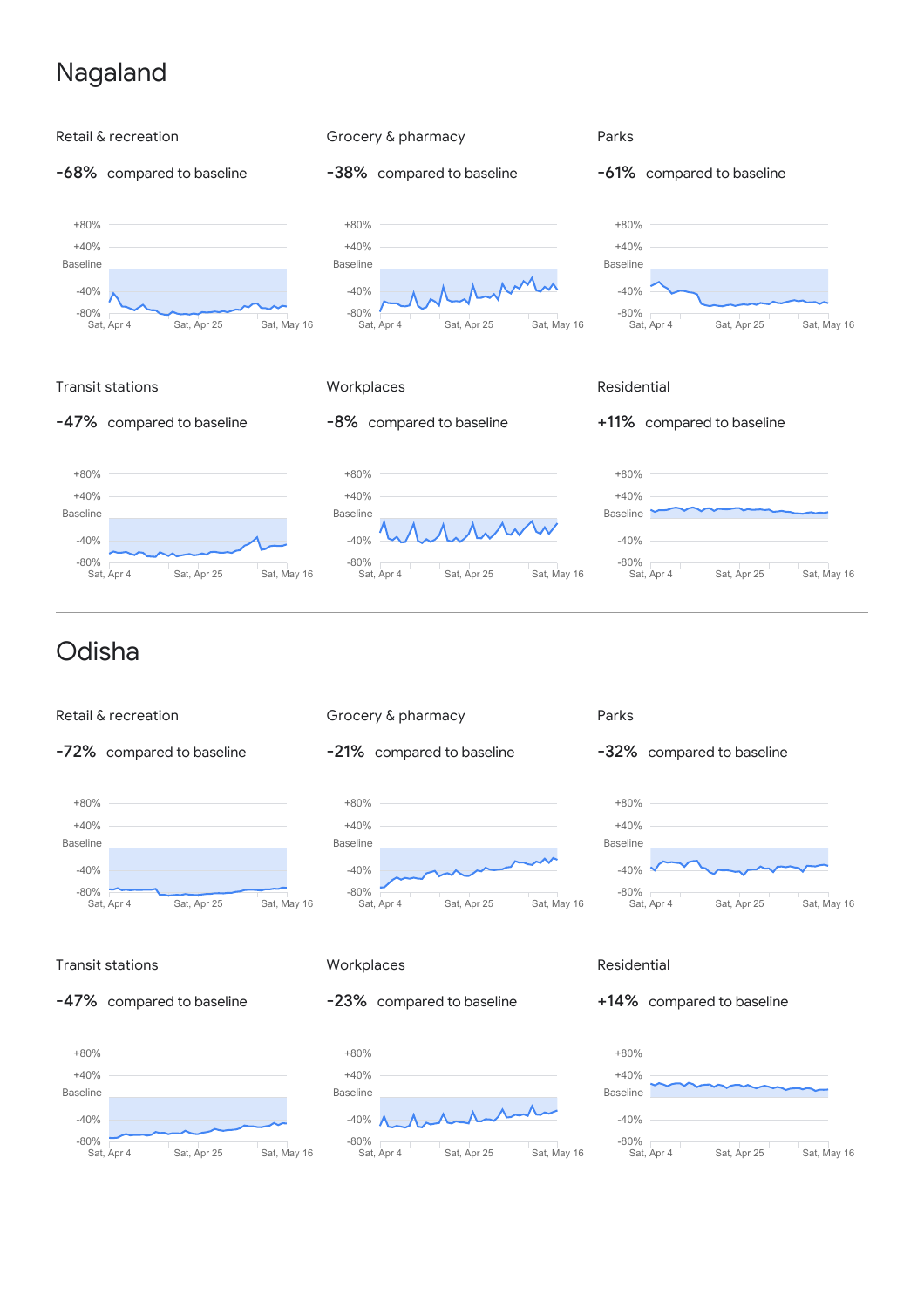# **Puducherry**

![](_page_15_Figure_1.jpeg)

![](_page_15_Figure_2.jpeg)

![](_page_15_Figure_3.jpeg)

![](_page_15_Figure_4.jpeg)

![](_page_15_Figure_5.jpeg)

![](_page_15_Figure_6.jpeg)

### Transit stations

![](_page_15_Figure_8.jpeg)

![](_page_15_Figure_9.jpeg)

### **Workplaces**

### -34% compared to baseline

![](_page_15_Figure_12.jpeg)

### Residential

#### +16% compared to baseline

![](_page_15_Figure_15.jpeg)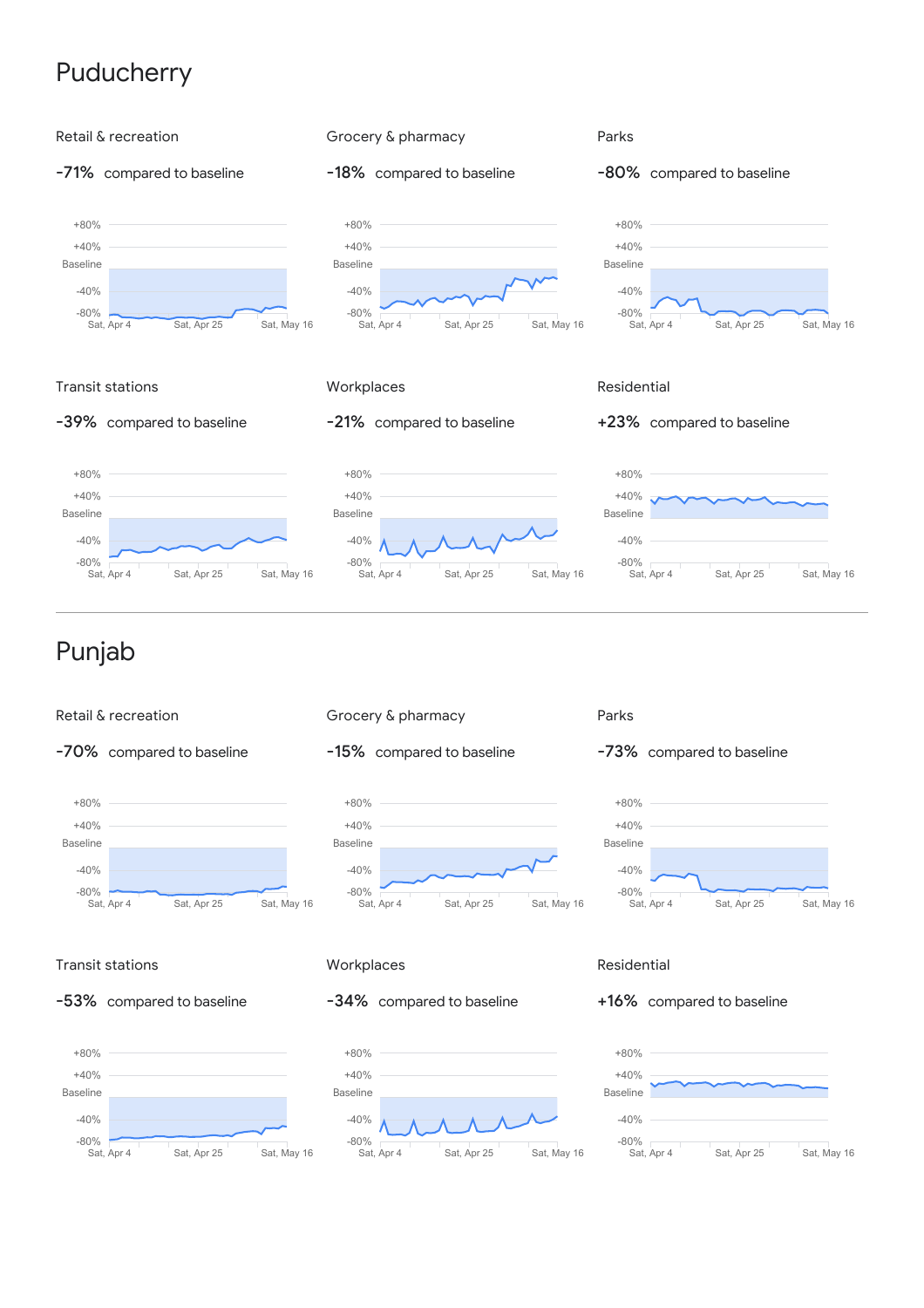# Rajasthan

![](_page_16_Figure_1.jpeg)

![](_page_16_Figure_2.jpeg)

Sat, Apr 4 Sat, Apr 25 Sat, May 16 -80%

-40%

Baseline

![](_page_16_Figure_4.jpeg)

![](_page_16_Figure_5.jpeg)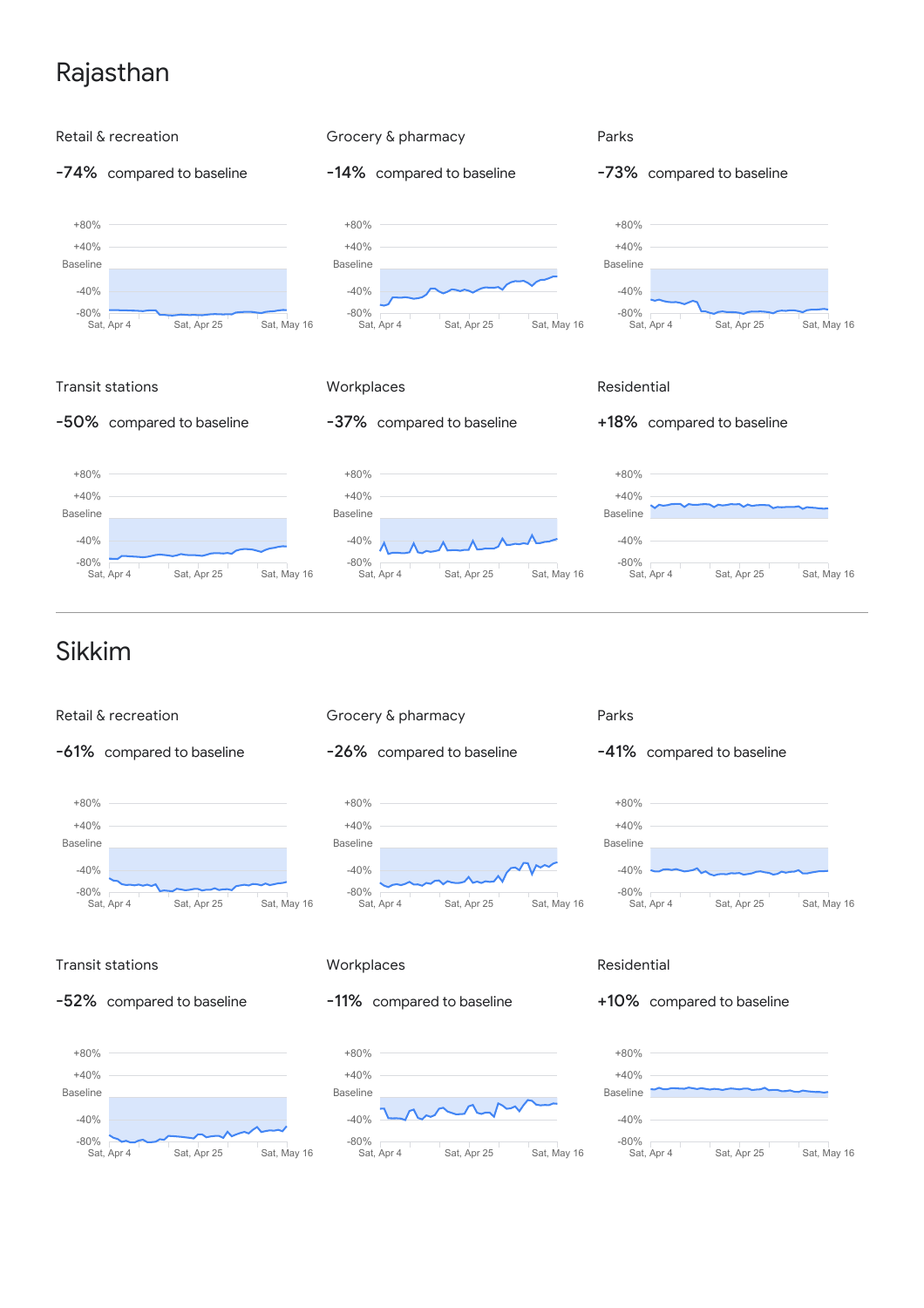# Tamil Nadu

![](_page_17_Figure_1.jpeg)

![](_page_17_Figure_2.jpeg)

-32% compared to baseline

![](_page_17_Figure_4.jpeg)

![](_page_17_Figure_5.jpeg)

![](_page_17_Figure_6.jpeg)

### Transit stations

![](_page_17_Figure_8.jpeg)

![](_page_17_Figure_9.jpeg)

### **Workplaces**

### -47% compared to baseline

![](_page_17_Figure_12.jpeg)

### Residential

#### +24% compared to baseline

![](_page_17_Figure_15.jpeg)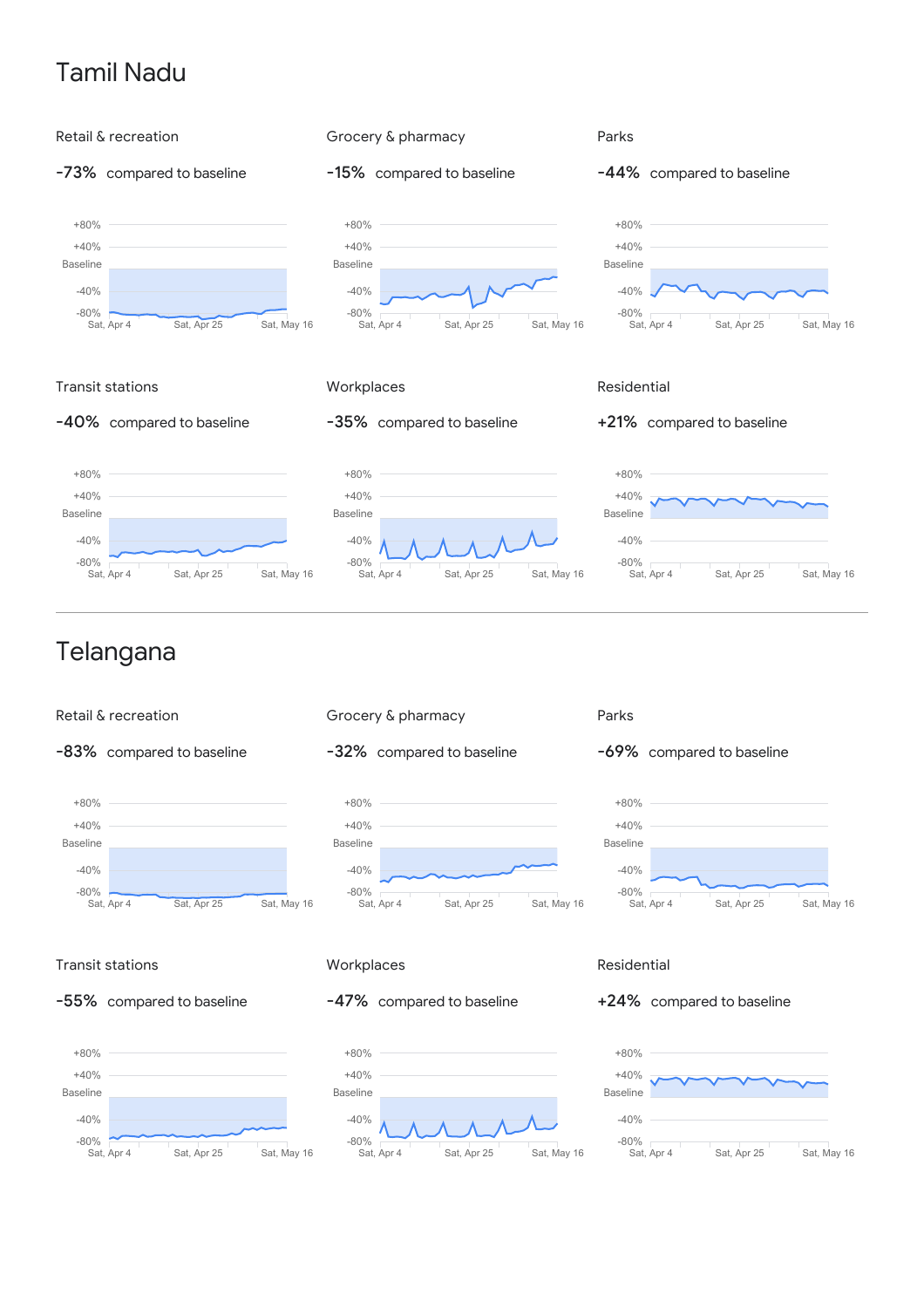# **Tripura**

![](_page_18_Figure_1.jpeg)

![](_page_18_Figure_2.jpeg)

![](_page_18_Figure_3.jpeg)

![](_page_18_Figure_4.jpeg)

![](_page_18_Figure_5.jpeg)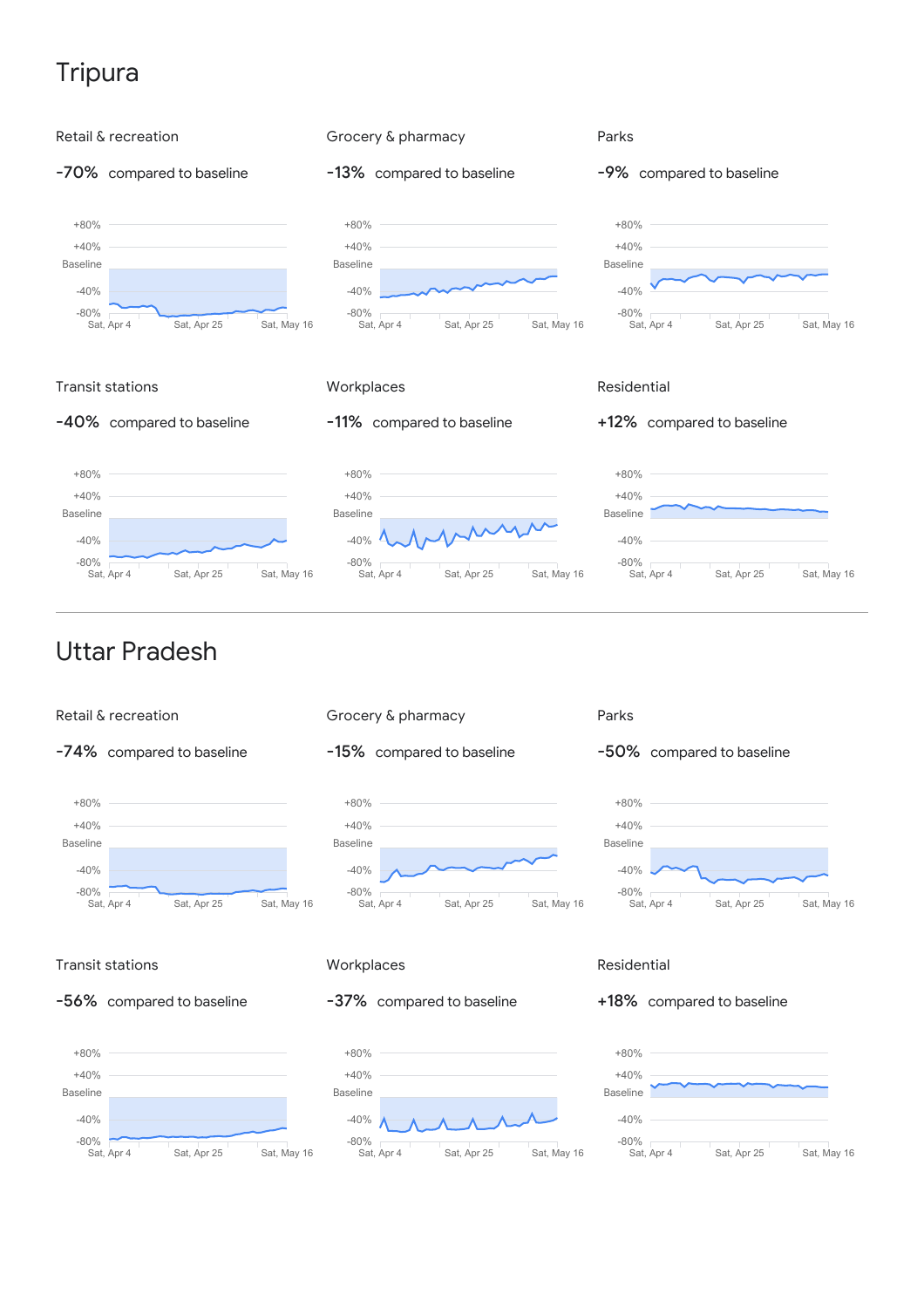## Uttarakhand

![](_page_19_Figure_1.jpeg)

![](_page_19_Figure_2.jpeg)

![](_page_19_Figure_3.jpeg)

![](_page_19_Figure_4.jpeg)

![](_page_19_Figure_5.jpeg)

### Transit stations

![](_page_19_Figure_7.jpeg)

![](_page_19_Figure_8.jpeg)

### **Workplaces**

### -42% compared to baseline

![](_page_19_Figure_11.jpeg)

### Residential

### +21% compared to baseline

![](_page_19_Figure_14.jpeg)